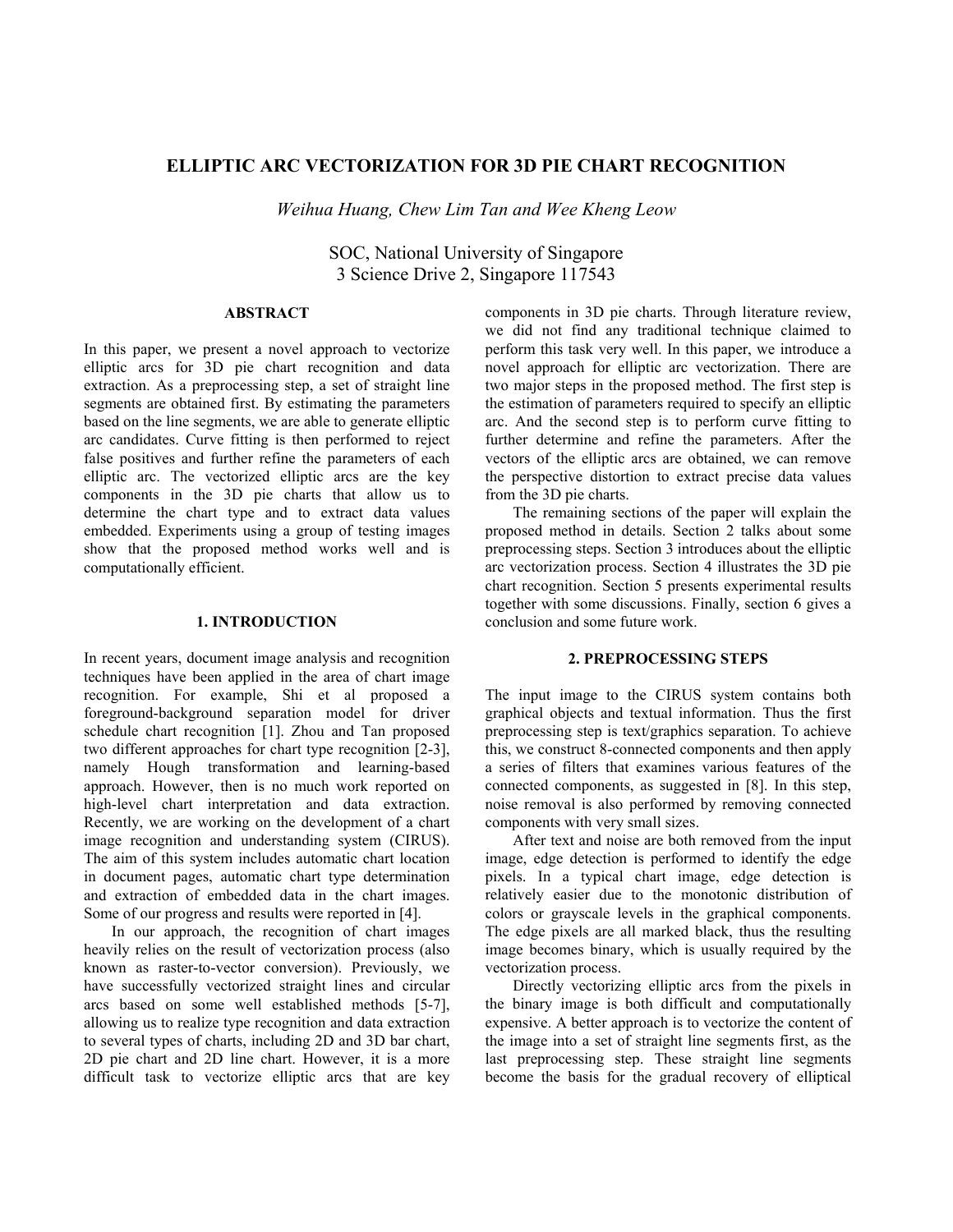arcs. A sample image and the result of straight line vectorization are shown in Figure 1(a) and 1(b).



*<sup>x</sup> <sup>x</sup>* (a) Original image



(b) Straight line segments



(c) Elliptic arcs recovered

Figure 1. Example of elliptic arc vectorization.

#### **3. ELLIPTIC ARC VECTORIZATION**

After straight line vectorization, the edge of an elliptic arc becomes a set of line segments, and most of the time these line segments join together to form a polyline. In a 3D pie chart, the basic shape is a pie which consists of an elliptic arc and two straight line segments connecting the endpoints of the arc and the center of the arc, as can be seen in Figure 1(a). This suggests that we can estimate the parameters in the vector of an elliptic arc, namely:

- The center of the arc  $(x_0, y_0)$ .
- The semi-major axis *a*.
- The semi-minor axis *b*.
- The starting point  $(x_s, y_s)$ .
- The end point  $(x_e, y_e)$ .

The center of the arc is estimated by examining the common endpoint shared by a pair of straight line segments. We can denote the two line segments as *li* and  $l_i$ , the common endpoint as  $(x_0, y_0)$  which is the candidate center for the arc, the other two endpoints are  $(x_1, y_1)$  and  $(x_2, y_2)$  which are the candidates of the starting point and the end point. Then we have the following group of equations:

$$
rac{(x_1 - x_0)^2}{a^2} + \frac{(y_1 - y_0)^2}{b^2} = 1
$$
 (1)

$$
\left(\frac{(x_2 - x_0)^2}{a^2} + \frac{(y_2 - y_0)^2}{b^2} = 1\right) \tag{2}
$$

Let  $C_1 = (x_1 - x_0)^2$ ,  $C_2 = (y_1 - y_0)^2$ ,  $C_3 = (x_2 - x_0)^2$  and  $C_4 =$  $(y_2 - y_0)^2$ , we can calculate the value of *a* and *b* from (1) and  $(2)$ :

$$
a = \sqrt{\frac{C_2 C_3 - C_1 C_4}{C_2 - C_4}} \text{ and } b = \sqrt{\frac{C_2 C_3 - C_1 C_4}{C_3 - C_1}}\tag{3}
$$

For each pair of straight line segments sharing common endpoint, a set of parameters is estimated. The next step is to further check if a candidate is an elliptic arc based on these parameters. The idea is to use curve fitting. As we have mentioned, the original edge of the elliptic arc has become a polyline. Furthermore, this polyline starts from  $(x_1, y_1)$  and ends at  $(x_2, y_2)$ , and all the vertices along the polyline lie on the elliptic arc. Finding a polyline connecting two points is not a difficult task. To test whether a vertex  $(x, y)$  is on the elliptic arc, we use the following function to test whether it fits into the curve with estimated parameters:

$$
\left| \frac{(x - x_0)^2}{a^2} + \frac{(y - y_0)^2}{b^2} - 1 \right| \le \varepsilon
$$
 (4)

where  $\varepsilon$  is a small constant to allow certain error in the testing. If function (4) is satisfied, then the vertex  $(x, y)$  is considered as lying on the elliptic arc.

The testing is done to all the vertices on the polyline, if any of the vertices failed the test, then the candidate arc is rejected. Otherwise, the candidate arc is accepted and store into a list. Figure 1(c) shows an example of the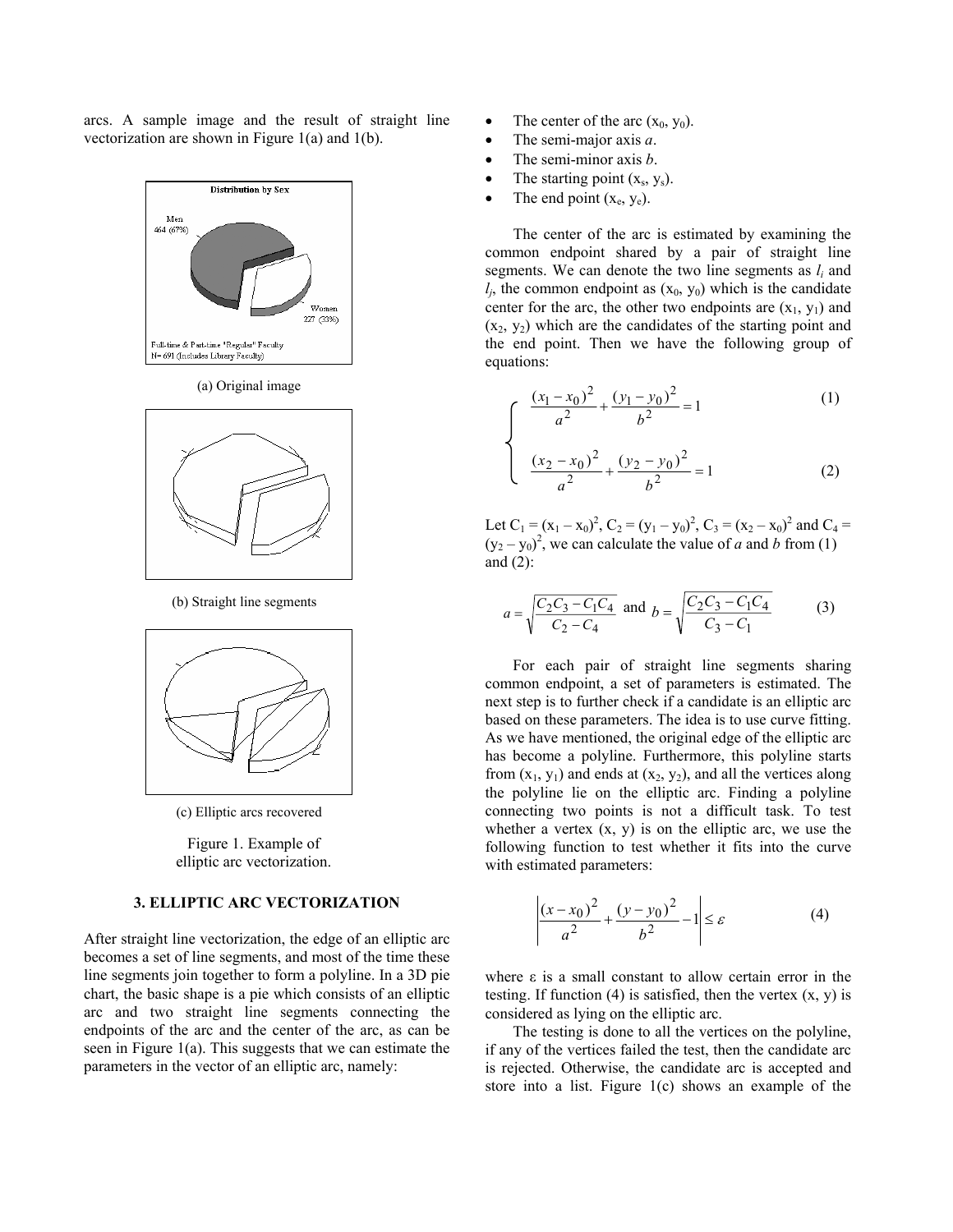resulting elliptic arc list. Note that for each arc in the figure, there is an extra line segment joining the starting point and the end point. This is because we have to use chords to represent the elliptical arcs since there is no existing function for drawing elliptical arcs directly in the software used.

## **4. 3D PIE CHART RECOGNITION**

As we have mentioned previously, elliptic arcs are key components in a 3D pie chart. By vectorizing all the elliptic arcs and construct 3D pie shapes, we are able to tell if a given image is a 3D pie chart. After that, we are able to extract data embedded in the 3d pie chart. To guarantee the accuracy of the data extracted, one necessary action is to remove the effect of perspective distortion.

#### **4.1. Chart type determination**

It is not enough to determine if a given image is a 3D pie chart by just looking at the elliptic arcs. There are more constraints to be considered, such as:

- Each elliptic arc should belong to a pie shape, which consists of the arc and two line segments connecting the endpoints of the arc with the center of the arc.
- Among all the pie shapes, we should be able to find a subset of shapes with similar semi-major axis and semi-minor axis. If we denote the angle difference between the two line segments in a pie shape as the angle of the pie, then the summation of the angles of all pies in the subset should be close to  $2\pi$ .
- There should not be x-y axes in the image. Also there should not be many other shapes in the image.

By considering these constraints, type determination can be achieved more reliably since most false positives can be eliminated.

## **4.2. Removing perspective distortion**

In the case of 3D pie chart, perspective distortion results from the 3D effect by transforming the original circle into an ellipse. The side effect of perspective distortion is that the angle in an elliptic arc does not reflect the true data value. To remove this side effect, we adopt a projectionbased approach. In this approach, a point on the ellipse is projected onto a circle sharing the same center with the ellipse and whose radius is equal to the semi-major axis of the ellipse. If we do this to both endpoints of an elliptic arc, then we can calculate the new angle difference between the line segments in the arc which reflect the true data value more accurately. An example of perspective distortion removal is shown in Figure 2.



Figure 2. Illustration of perspective distortion removal.

In the example shown in Figure 2, O is the common center of the ellipse and the circle, point B on the ellipse is projected to point B' on the circle. Line segment BA and B'A are both perpendicular to the x-axis.

Based on our projection-based approach, once we know the angle  $\theta$  (∠BOA) in the ellipse, the corresponding angle  $\theta'$  ( $\angle$ B'OA) can be calculated. It can be seen that *OA*  $\tan \theta = \frac{AB}{OA}$  and  $\tan \theta' = \frac{AB'}{OA}$ , thus we can

get *AB AB*  $\frac{\theta'}{B'} = \frac{\tan \theta}{AB}$  $\frac{\tan \theta'}{\tan \theta} = \frac{\tan \theta}{\tan \theta}$ , which means:

$$
\tan \theta = \frac{AB'}{OA} = \frac{\sqrt{a^2 - OA^2}}{OA},
$$
\n(5)

where *a* and *OA* are known.

Formula (5) is applied to both endpoints of an elliptic arc and then the new angle difference is calculated. In a pie chart, the data are percentages. Thus after the calculation of new angles for all the pie shapes in the chart, we can easily recover the percentages by dividing each angle by  $2\pi$ .